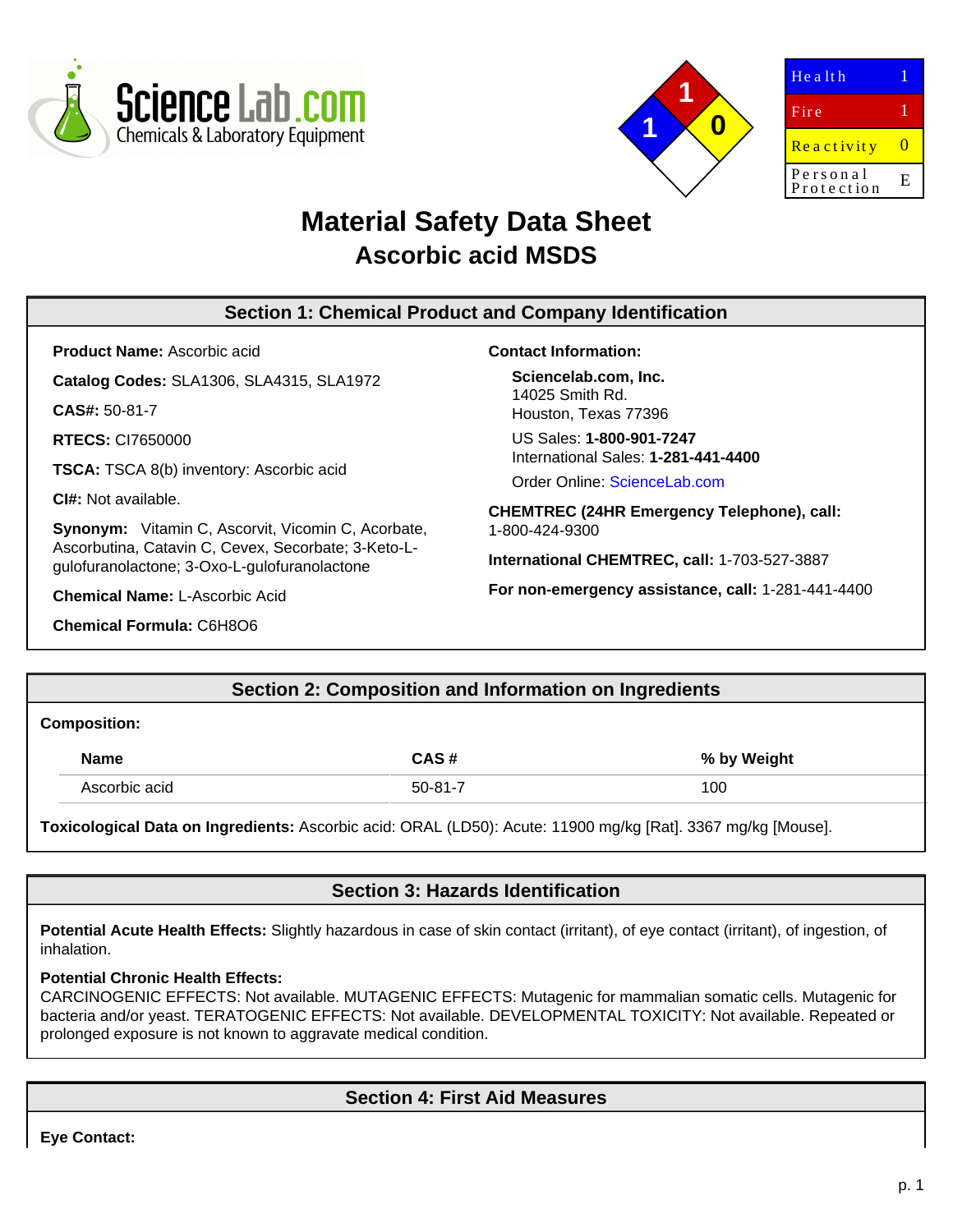Check for and remove any contact lenses. In case of contact, immediately flush eyes with plenty of water for at least 15 minutes. Cold water may be used. Get medical attention if irritation occurs.

### **Skin Contact:**

Wash with soap and water. Cover the irritated skin with an emollient. Get medical attention if irritation develops. Cold water may be used.

### **Serious Skin Contact:** Not available.

#### **Inhalation:**

If inhaled, remove to fresh air. If not breathing, give artificial respiration. If breathing is difficult, give oxygen. Get medical attention.

**Serious Inhalation:** Not available.

#### **Ingestion:**

Do NOT induce vomiting unless directed to do so by medical personnel. Never give anything by mouth to an unconscious person. Loosen tight clothing such as a collar, tie, belt or waistband. Get medical attention if symptoms appear.

**Serious Ingestion:** Not available.

### **Section 5: Fire and Explosion Data**

**Flammability of the Product:** May be combustible at high temperature.

**Auto-Ignition Temperature:** 660°C (1220°F)

**Flash Points:** Not available.

**Flammable Limits:** Not available.

**Products of Combustion:** These products are carbon oxides (CO, CO2).

#### **Fire Hazards in Presence of Various Substances:**

Slightly flammable to flammable in presence of open flames and sparks, of heat. Non-flammable in presence of shocks.

#### **Explosion Hazards in Presence of Various Substances:**

Risks of explosion of the product in presence of mechanical impact: Not available. Slightly explosive in presence of open flames and sparks.

#### **Fire Fighting Media and Instructions:**

SMALL FIRE: Use DRY chemical powder. LARGE FIRE: Use water spray, fog or foam. Do not use water jet.

#### **Special Remarks on Fire Hazards:**

As with most powdered organic solids, fire is possible at elevated temperatures or by contact with an ignition source.

#### **Special Remarks on Explosion Hazards:**

Fine dust dispersed in air in sufficient concentrations, and in the presences of an ignition source is a potential dust explosion

### **Section 6: Accidental Release Measures**

#### **Small Spill:**

Use appropriate tools to put the spilled solid in a convenient waste disposal container. Finish cleaning by spreading water on the contaminated surface and dispose of according to local and regional authority requirements.

#### **Large Spill:**

Use a shovel to put the material into a convenient waste disposal container. Finish cleaning by spreading water on the contaminated surface and allow to evacuate through the sanitary system.

### **Section 7: Handling and Storage**

**Precautions:**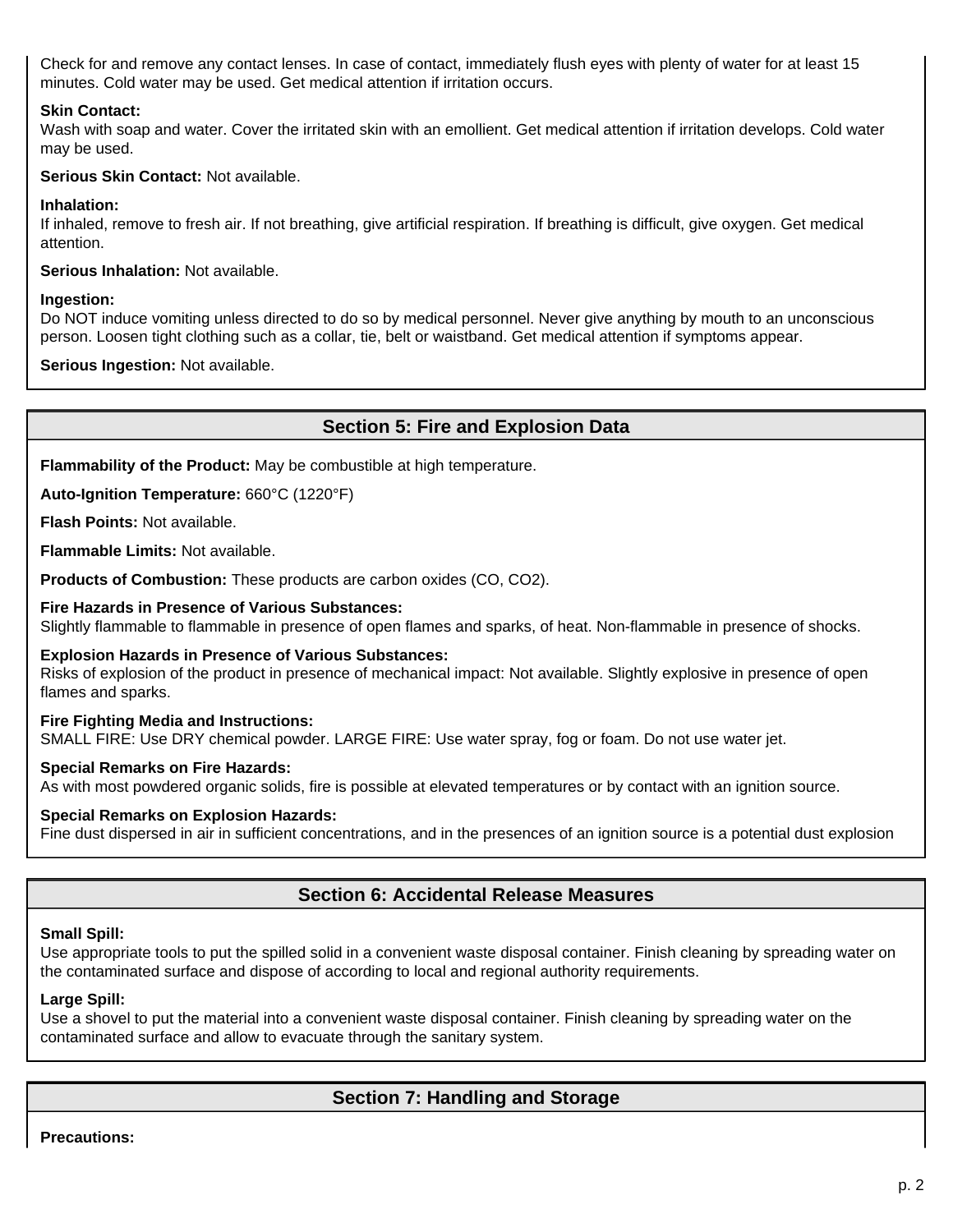Keep away from heat. Keep away from sources of ignition. Ground all equipment containing material. Do not ingest. Do not breathe dust. If ingested, seek medical advice immediately and show the container or the label. Keep away from incompatibles such as oxidizing agents.

#### **Storage:**

Keep container tightly closed. Keep container in a cool, well-ventilated area. Air Sensitive Sensitive to light. Store in lightresistant containers.

### **Section 8: Exposure Controls/Personal Protection**

### **Engineering Controls:**

Use process enclosures, local exhaust ventilation, or other engineering controls to keep airborne levels below recommended exposure limits. If user operations generate dust, fume or mist, use ventilation to keep exposure to airborne contaminants below the exposure limit.

**Personal Protection:** Safety glasses. Lab coat. Dust respirator. Be sure to use an approved/certified respirator or equivalent. Gloves.

### **Personal Protection in Case of a Large Spill:**

Splash goggles. Full suit. Dust respirator. Boots. Gloves. A self contained breathing apparatus should be used to avoid inhalation of the product. Suggested protective clothing might not be sufficient; consult a specialist BEFORE handling this product.

**Exposure Limits:** Not available.

### **Section 9: Physical and Chemical Properties**

**Physical state and appearance:** Solid. (Crystals solid. Powdered solid.)

**Odor:** Odorless.

**Taste:** Acid. Sharp. Pleasant

**Molecular Weight:** 176.13 g/mole

**Color:** White. White to slightly yellowish.

**pH (1% soln/water):** Not available.

**Boiling Point:** Decomposition temperature: >190°C (374°F)

**Melting Point:** Decomposition temperature: >190°C (374°F)

**Critical Temperature:** 783°C (1441.4°F)

**Specific Gravity:** 1.65 (Water = 1)

**Vapor Pressure:** Not applicable.

**Vapor Density:** Not available.

**Volatility:** Not available.

**Odor Threshold:** Not available.

**Water/Oil Dist. Coeff.:** The product is more soluble in water; log(oil/water) = -2.1

**Ionicity (in Water):** Not available.

**Dispersion Properties:** See solubility in water.

#### **Solubility:**

Soluble in hot water. Partially soluble in cold water. Insoluble in diethyl ether. Solubility in Water: 1g/3ml water. Solubility in water: 80% @ 100 deg. C and 45% @ 45 deg. C. Solubility in alcohol: 1g/30 ml alcohol. Solubility in absolute alcohol: 1 g/50 ml absolute alcohol. Solubility in glycerol: 1g/100 ml glycerol. Solubility in propylene glycol: 1 g/20 ml propylene glycol. Insoluble in chloroform, benzene, petroleum ether, oils, fats, fat solvents.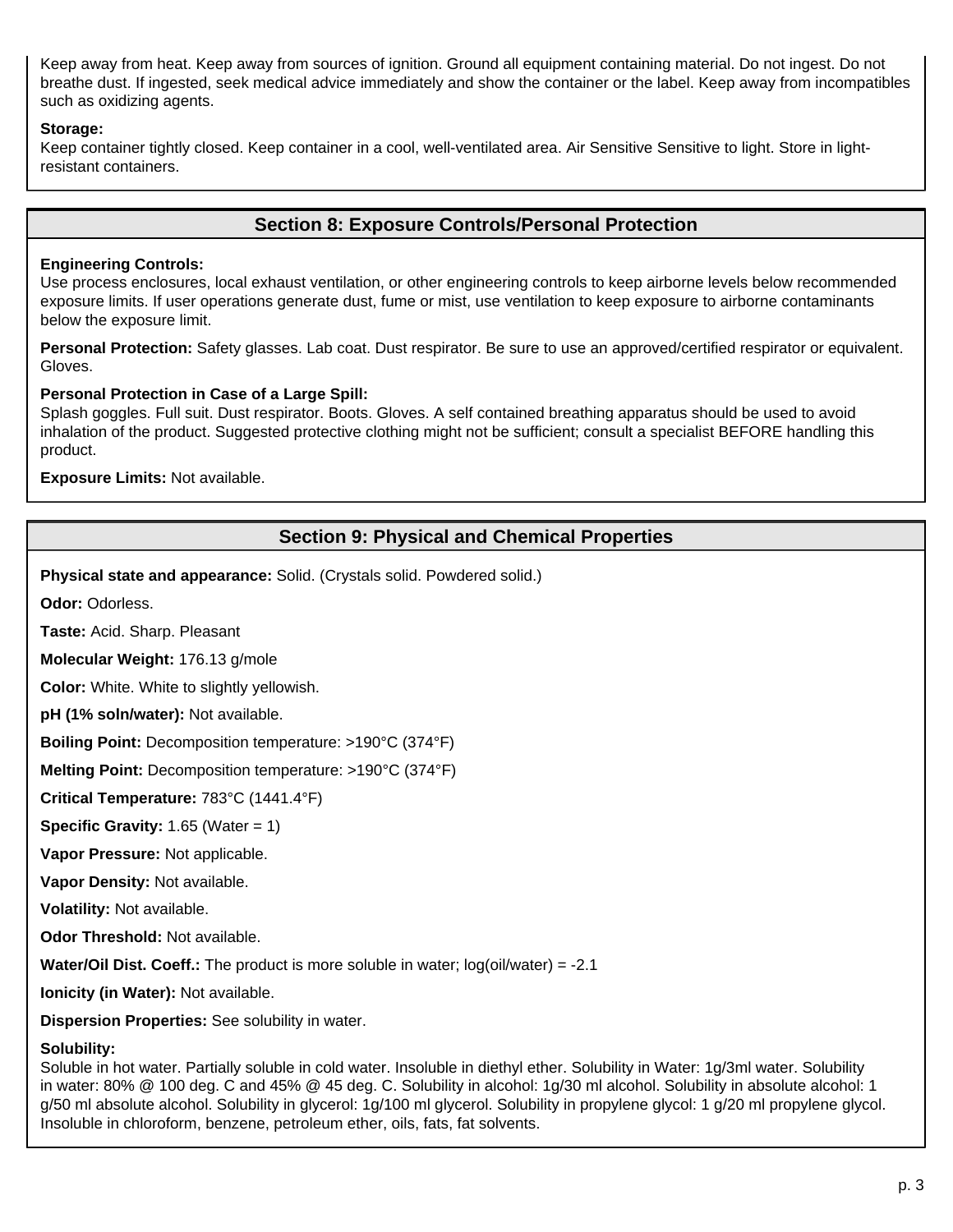### **Section 10: Stability and Reactivity Data**

**Stability:** The product is stable.

**Instability Temperature:** Not available.

**Conditions of Instability:** Heat, ignition sources, light, air, incompatible materials, dust generation

**Incompatibility with various substances:** Reactive with oxidizing agents.

**Corrosivity:** Non-corrosive in presence of glass.

**Special Remarks on Reactivity:**

Air and light sensitive. Aqueous solutions are rapidly oxidized by air, accelerated by alkalies, iron, copper.

**Special Remarks on Corrosivity:** Not available.

**Polymerization:** Will not occur.

# **Section 11: Toxicological Information**

**Routes of Entry:** Inhalation. Ingestion.

**Toxicity to Animals:** Acute oral toxicity (LD50): 3367 mg/kg [Mouse].

**Chronic Effects on Humans:** MUTAGENIC EFFECTS: Mutagenic for mammalian somatic cells. Mutagenic for bacteria and/ or yeast.

**Other Toxic Effects on Humans:** Slightly hazardous in case of skin contact (irritant), of ingestion, of inhalation.

**Special Remarks on Toxicity to Animals:** Not available.

### **Special Remarks on Chronic Effects on Humans:**

May affect genetic material (mutagenic). May cause adverse reproductive effects and birth defects (teratogenic) based on animal test data. Human: passes through the placenta, excreted in maternal milk.

### **Special Remarks on other Toxic Effects on Humans:**

Acute Potential Health Effects: Skin: May cause skin irritation. Low hazard for normal industrial handling. Eyes: May cause eye irritation. Inhalation: May cause respiratory tract irritation. Low hazard for normal industrial handling. Ingestion: Ingestion of small amounts during normal industrial handling is a low hazard. Ingestion of large amounts may cause gastrointestinal tract irritation, hypermotility, diarrhea, acidification of the urine which may cause stones in the urinary tract and may cause renal failure coordination, somnolence), eyes(lacrimation), blood (anemia). Chronic Potential Health Effects: Ingestion: Prolonged or repeated ingestion may affect the blood/bone marrow and metabolism. . May also affect behavior (psychomotor

# **Section 12: Ecological Information**

**Ecotoxicity:** Not available.

**BOD5 and COD:** Not available.

**Products of Biodegradation:**

Possibly hazardous short term degradation products are not likely. However, long term degradation products may arise.

**Toxicity of the Products of Biodegradation:** The product itself and its products of degradation are not toxic.

**Special Remarks on the Products of Biodegradation:** Not available.

# **Section 13: Disposal Considerations**

### **Waste Disposal:**

Waste must be disposed of in accordance with federal, state and local environmental control regulations.